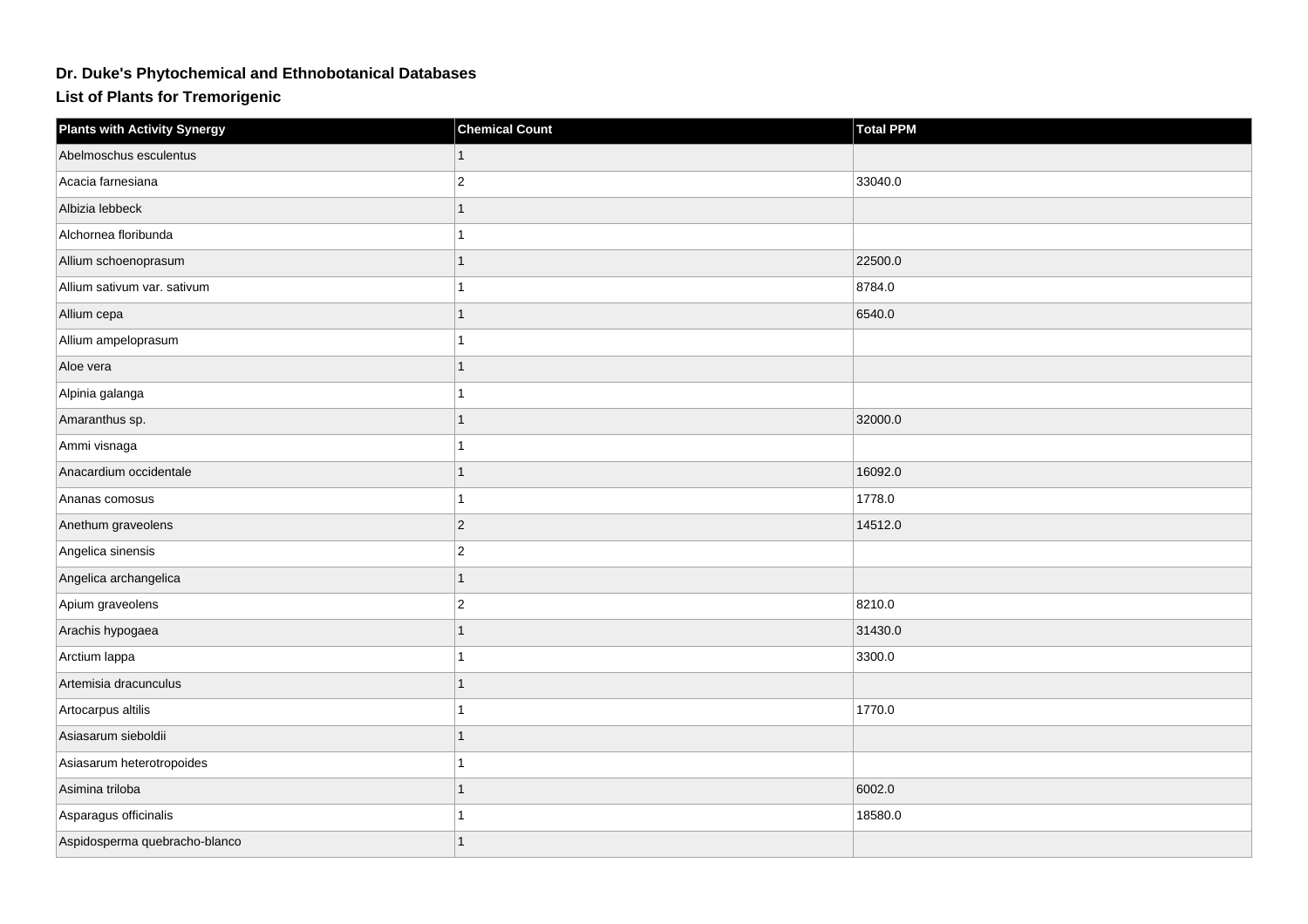| <b>Plants with Activity Synergy</b> | <b>Chemical Count</b> | <b>Total PPM</b> |
|-------------------------------------|-----------------------|------------------|
| Avena sativa                        |                       | 20000.0          |
| Averrhoa carambola                  |                       |                  |
| Banisteriopsis caapi                |                       |                  |
| Basella alba                        |                       | 24640.0          |
| Bertholletia excelsa                |                       | 15436.0          |
| Beta vulgaris                       |                       | 6624.0           |
| Bixa orellana                       |                       | 9300.0           |
| Brassica rapa                       |                       | 4180.0           |
| Brassica oleracea var. viridis I.   |                       | 18356.0          |
| Brassica oleracea var. italica      |                       |                  |
| Brassica oleracea var. gemmifera    |                       | 13994.0          |
| Brassica oleracea var. capitata I.  |                       | 10428.0          |
| Brassica oleracea var. botrytis I.  |                       | 36394.0          |
| Brassica oleracea                   |                       | 8666.0           |
| Brassica nigra                      |                       | 19440.0          |
| Brassica napus var. napobrassica    |                       | 6000.0           |
| Brassica chinensis                  |                       | 18804.0          |
| Cajanus cajan                       |                       | 41560.0          |
| Calathea allouia                    |                       |                  |
| Camellia sinensis                   | $\overline{a}$        | 1000.0           |
| Cananga odorata                     |                       |                  |
| Cannabis sativa                     | 1                     |                  |
| Capsicum frutescens                 |                       | 10118.0          |
| Capsicum annuum                     |                       | 7092.0           |
| Carica papaya                       |                       | 1612.0           |
| Carum carvi                         |                       |                  |
| Castanea sativa                     |                       | 3702.0           |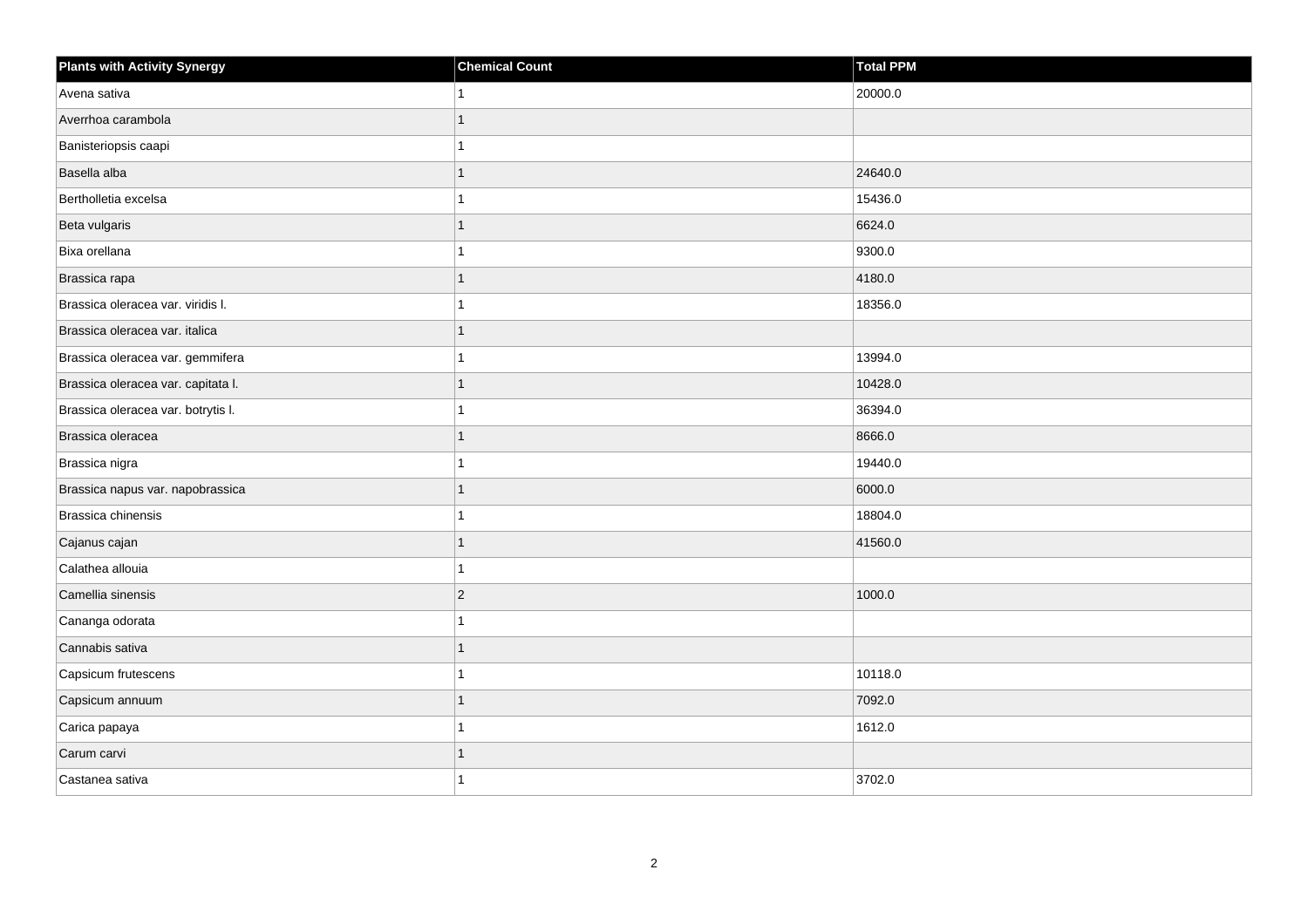| <b>Plants with Activity Synergy</b> | <b>Chemical Count</b> | Total PPM |
|-------------------------------------|-----------------------|-----------|
| Castanea mollisima                  |                       | 7758.0    |
| Castanea dentata                    |                       | 7492.0    |
| Catharanthus roseus                 |                       |           |
| Catharanthus lanceus                |                       | 100000.0  |
| Ceratonia siliqua                   |                       | 30080.0   |
| Chenopodium ambrosioides            |                       |           |
| Chenopodium album                   |                       | 21148.0   |
| Cicer arietinum                     |                       | 24580.0   |
| Cichorium intybus                   | $\overline{2}$        | 9792.0    |
| Cichorium endivia                   |                       | 17070.0   |
| Cinnamomum verum                    |                       |           |
| Cinnamomum camphora                 |                       |           |
| Cinnamomum aromaticum               |                       |           |
| Citrullus lanatus                   |                       | 36734.0   |
| Citrus sinensis                     |                       | 4680.0    |
| Citrus reticulata                   |                       | 3386.0    |
| Citrus paradisi                     |                       |           |
| Citrus aurantium                    |                       |           |
| Cnidoscolus chayamansa              |                       | 37200.0   |
| Coccinia grandis                    |                       |           |
| Cocos nucifera                      |                       |           |
| Colocasia esculenta                 |                       | 32790.0   |
| Corchorus olitorius                 |                       | 34500.0   |
| Coriandrum sativum                  |                       |           |
| Crocus sativus                      | 1                     |           |
| Cryptotaenia japonica               |                       |           |
| Cucurbita spp                       |                       | 12970.0   |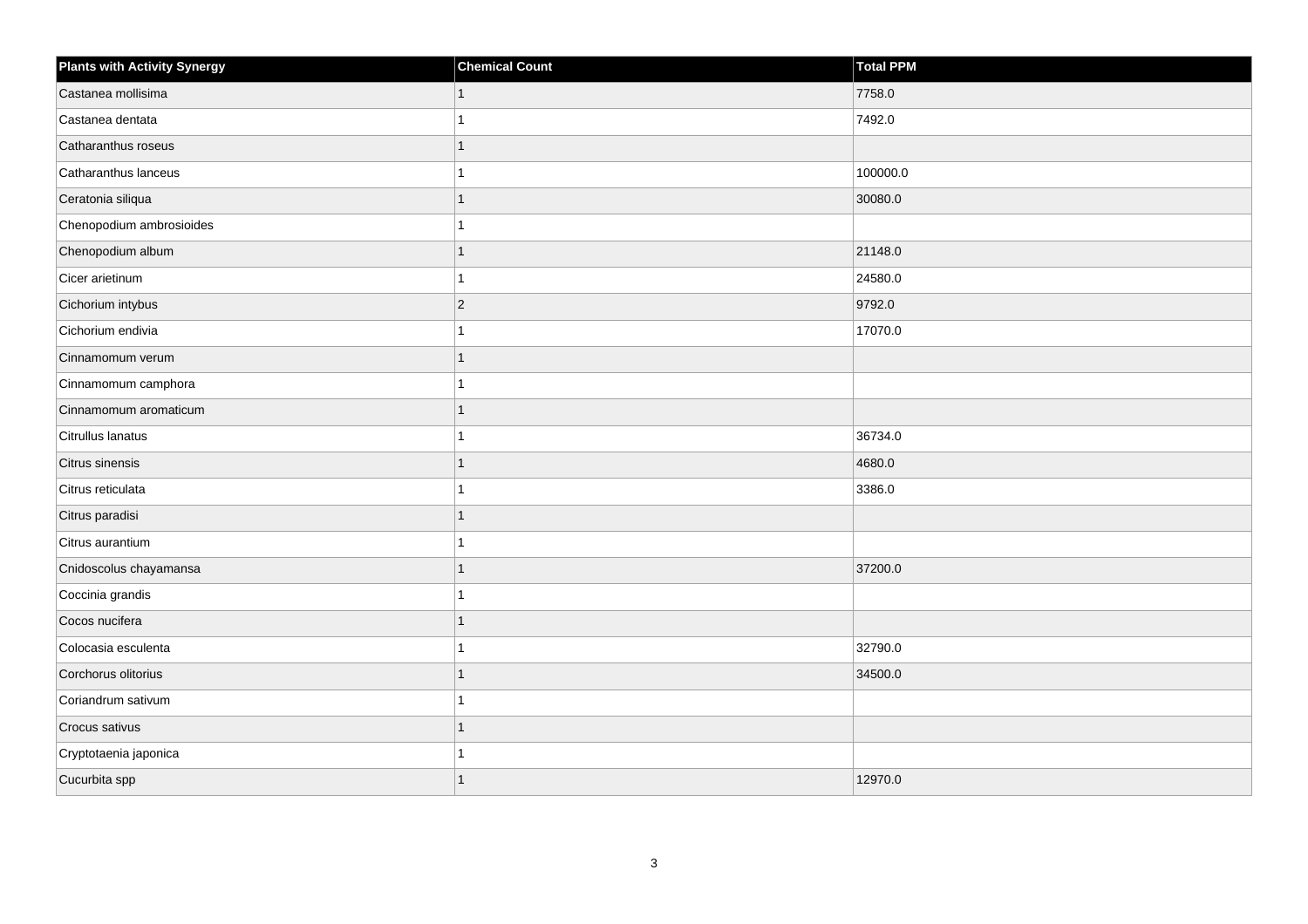| <b>Plants with Activity Synergy</b> | <b>Chemical Count</b>   | <b>Total PPM</b> |
|-------------------------------------|-------------------------|------------------|
| Cucurbita pepo                      |                         | 43593.0          |
| Cucurbita foetidissima              | 1                       |                  |
| Daucus carota                       | $\overline{\mathbf{c}}$ | 5240.0           |
| Dioscorea pentaphylla               | $\mathbf{1}$            | 6680.0           |
| Elaeagnus angustifolia              | $\overline{2}$          |                  |
| Ephedra sinica                      | 1                       |                  |
| Erythroxylum ulei                   | 1                       |                  |
| Erythroxylum steyermarkii           | 1                       |                  |
| Erythroxylum sp.                    | 1                       |                  |
| Erythroxylum shatoni                | $\mathbf{1}$            |                  |
| Erythroxylum rotundifolium          |                         |                  |
| Erythroxylum recurrens              | $\overline{1}$          |                  |
| Erythroxylum pulchrum               | 1                       |                  |
| Erythroxylum pelleterianum          | $\overline{1}$          |                  |
| Erythroxylum panamense              | 1                       |                  |
| Erythroxylum novogranatense         | 1                       |                  |
| Erythroxylum monogynum              |                         |                  |
| Erythroxylum mamacoca               | $\overline{1}$          |                  |
| Erythroxylum lucidum                | 1                       |                  |
| Erythroxylum incrassatum            | 1                       |                  |
| Erythroxylum impressum              |                         |                  |
| Erythroxylum gracilipes             | $\overline{1}$          |                  |
| Erythroxylum glaucum                |                         |                  |
| Erythroxylum fimbriatum             | 1                       |                  |
| Erythroxylum deciduum               | 1                       |                  |
| Erythroxylum cumanense              | 1                       |                  |
| Erythroxylum coca                   |                         |                  |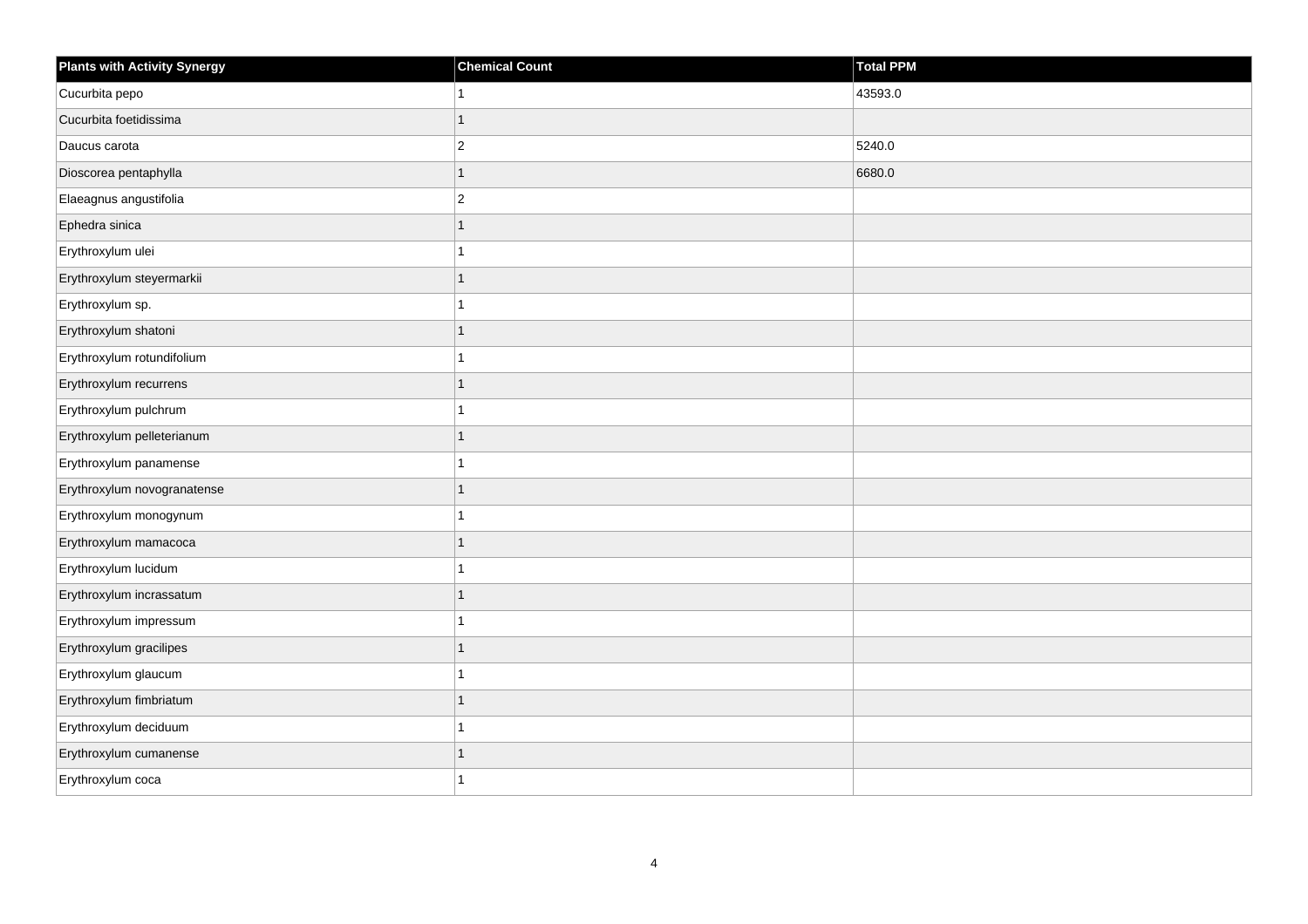| <b>Plants with Activity Synergy</b> | <b>Chemical Count</b> | Total PPM |
|-------------------------------------|-----------------------|-----------|
| Erythroxylum cataractarum           |                       |           |
| Erythroxylum campestre              |                       |           |
| Erythroxylum brownianum             |                       |           |
| Erythroxylum areolatum              |                       |           |
| Erythroxylum amazonicum             |                       |           |
| Fagopyrum esculentum                |                       | 10090.0   |
| Ficus carica                        |                       | 1724.0    |
| Foeniculum vulgare                  |                       | 14196.0   |
| Ginkgo biloba                       | $\overline{2}$        | 8473.0    |
| Glycine max                         |                       | 41660.0   |
| Hamamelis virginiana                | $\overline{2}$        | 370.0     |
| Harpagophytum procumbens            |                       |           |
| Helianthus tuberosus                | 1                     | 5336.0    |
| Helianthus annuus                   |                       | 96000.0   |
| Holarrhena pubescens                |                       | 26000.0   |
| Humulus lupulus                     |                       |           |
| Hypericum perforatum                |                       |           |
| Illicium verum                      |                       |           |
| Ipomoea batatas                     | 1                     | 7290.0    |
| Ipomoea aquatica                    |                       | 33730.0   |
| Juglans regia                       |                       |           |
| Juglans nigra                       |                       |           |
| Juglans cinerea                     |                       | 29836.0   |
| Juniperus virginiana                |                       |           |
| Lablab purpureus                    | 1                     | 26570.0   |
| Lactuca sativa                      |                       | 18334.0   |
| Lagenaria siceraria                 |                       | 6730.0    |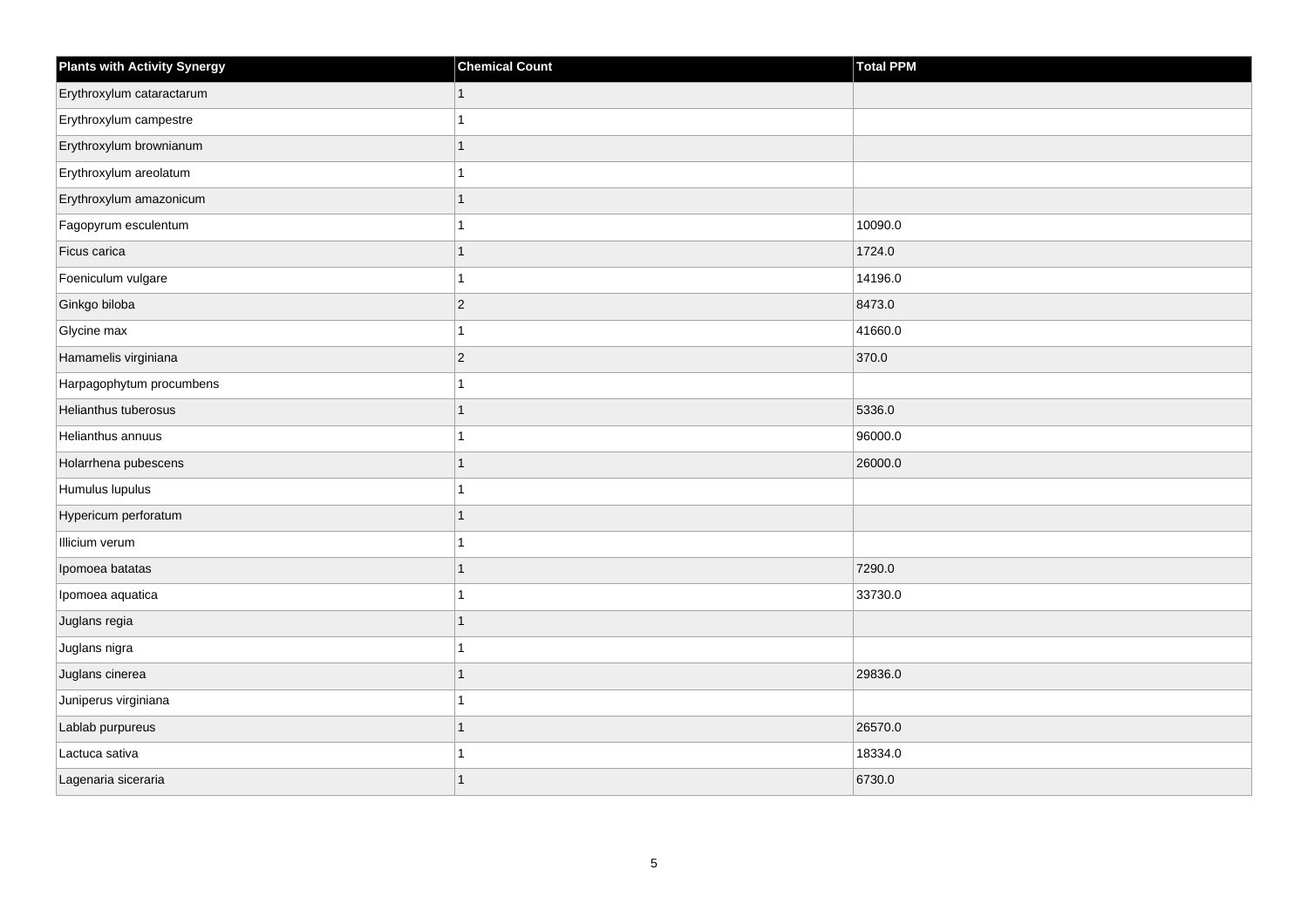| <b>Plants with Activity Synergy</b> | <b>Chemical Count</b> | Total PPM |
|-------------------------------------|-----------------------|-----------|
| Larrea tridentata                   | 1                     | 8400.0    |
| Lawsonia inermis                    | 1                     | 80.0      |
| Lens culinaris                      | 1                     | 60620.0   |
| Lentinus edodes                     | $\mathbf{1}$          |           |
| Lepidium meyenii                    | 1                     |           |
| Linum usitatissimum                 | $\mathbf{1}$          |           |
| Lophophora williamsii               | 1                     |           |
| Lupinus albus                       | 1                     | 32050.0   |
| Lycopersicon esculentum             | 1                     | 7602.0    |
| Macadamia spp                       | $\mathbf{1}$          | 5350.0    |
| Malus domestica                     | 1                     | 622.0     |
| Mangifera indica                    | $\mathbf{1}$          | 7400.0    |
| Manihot esculenta                   | $\overline{1}$        | 3800.0    |
| Medicago sativa                     | $\mathbf{1}$          |           |
| Mentha x piperita                   | 1                     |           |
| Mentha spicata                      | $\mathbf{1}$          |           |
| Momordica charantia                 | 1                     |           |
| Moringa oleifera                    | 1                     |           |
| Murraya sp                          | $\mathbf{1}$          | 2534.0    |
| Musa x paradisiaca                  | 1                     | 2952.0    |
| Myrciaria dubia                     | 1                     |           |
| Myristica fragrans                  | 1                     | 5440.0    |
| Nasturtium officinale               | 1                     | 45600.0   |
| Nelumbo nucifera                    | 1                     | 16984.0   |
| Nigella sativa                      | 1                     | 43120.0   |
| Ocimum basilicum                    | 1                     | 800.0     |
| Oenothera biennis                   | 1                     | 14728.0   |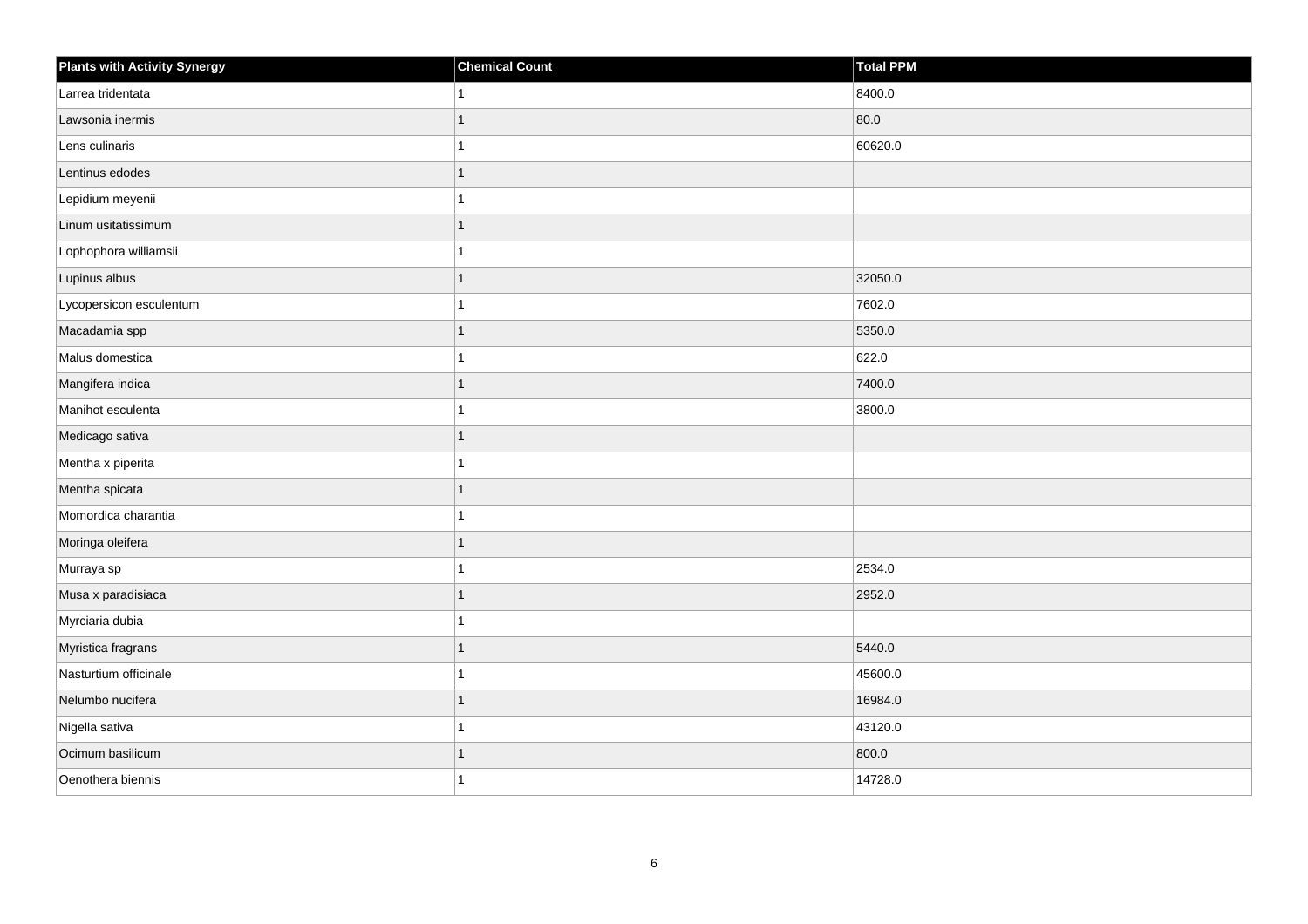| <b>Plants with Activity Synergy</b> | <b>Chemical Count</b> | Total PPM |
|-------------------------------------|-----------------------|-----------|
| Opuntia ficus-indica                | $\overline{2}$        | 25010.0   |
| Pachyrhizus erosus                  | 1                     | 5900.0    |
| Panax quinquefolius                 | $\overline{1}$        |           |
| Panax ginseng                       | $\overline{c}$        |           |
| Papaver somniferum                  | $\overline{1}$        | 18922.0   |
| Papaver bracteatum                  | 1                     | 16300.0   |
| Passiflora incarnata                | $\overline{4}$        | 380.0     |
| Passiflora edulis                   | 1                     |           |
| Pausinystalia johimbe               | $\overline{1}$        |           |
| Peganum harmala                     | 3                     |           |
| Perideridia gairdneri               | $\overline{1}$        | 3428.0    |
| Persea americana                    |                       | 5286.0    |
| Phaseolus vulgaris                  | $\overline{1}$        | 85618.0   |
| Phaseolus lunatus                   | 1                     | 27520.0   |
| Phaseolus acutifolius               | 1                     |           |
| Phoenix dactylifera                 | 1                     | 1480.0    |
| Phyllanthus emblica                 | 1                     | 1316.0    |
| Pinus pinea                         |                       |           |
| Pinus edulis                        | $\mathbf{1}$          |           |
| Piper nigrum                        |                       |           |
| Piper cubeba                        | 1                     |           |
| Piper auritum                       | $\overline{1}$        |           |
| Pistacia vera                       | 1                     | 24634.0   |
| Pisum sativum                       |                       | 36724.0   |
| Portulaca oleracea                  | $\overline{1}$        | 23000.0   |
| Prunus persica                      |                       | 3564.0    |
| Prunus dulcis                       | 1                     | 23284.0   |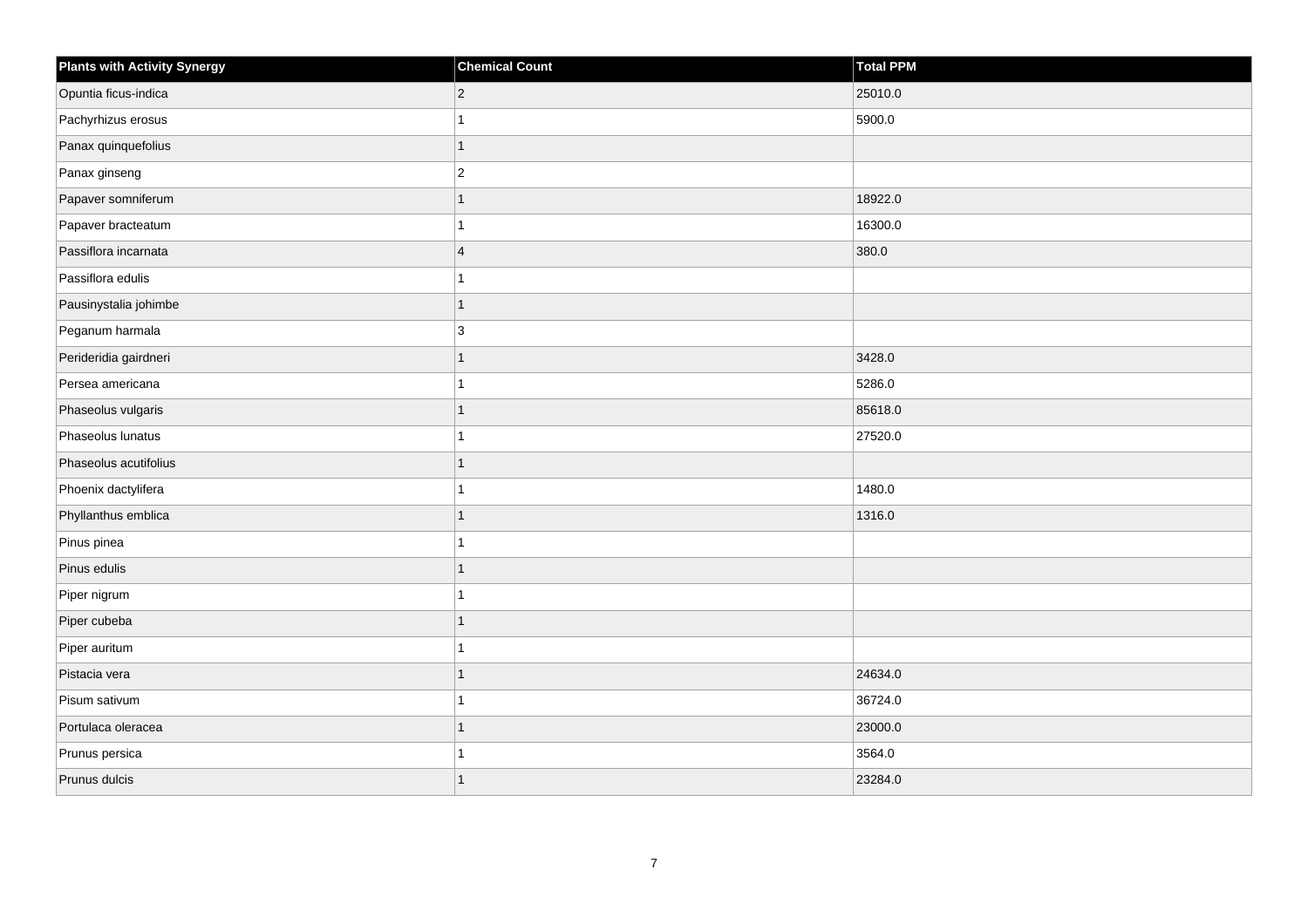| <b>Plants with Activity Synergy</b> | <b>Chemical Count</b> | Total PPM |
|-------------------------------------|-----------------------|-----------|
| Prunus domestica                    |                       | 2298.0    |
| Prunus cerasus                      |                       |           |
| Prunus armeniaca                    |                       | 7620.0    |
| Psidium guajava                     |                       | 288.0     |
| Psidium cattleianum                 |                       | 100.0     |
| Psophocarpus tetragonolobus         |                       | 68596.0   |
| Psoralea esculenta                  |                       | 2448.0    |
| Raphanus sativus                    |                       | 8910.0    |
| Rauvolfia vomitoria                 |                       |           |
| Rauvolfia serpentina                |                       |           |
| Rehmannia glutinosa                 |                       | 12000.0   |
| Rheum palmatum                      |                       |           |
| Rosmarinus officinalis              | $\overline{2}$        | 190.0     |
| Sambucus canadensis                 |                       | 3960.0    |
| Sassafras albidum                   |                       | 97000.0   |
| Saussurea lappa                     | 1                     |           |
| Scutellaria baicalensis             |                       |           |
| Secale cereale                      |                       |           |
| Sechium edule                       |                       | 14860.0   |
| Senna obtusifolia                   |                       | 13060.0   |
| Sesamum indicum                     |                       | 19726.0   |
| Sinapis alba                        | 1                     | 22832.0   |
| Solanum tuberosum                   |                       | 11100.0   |
| Solanum melongena                   |                       | 11400.0   |
| Spinacia oleracea                   |                       | 30640.0   |
| Stachys officinalis                 |                       |           |
| Strychnos nux-vomica                |                       |           |